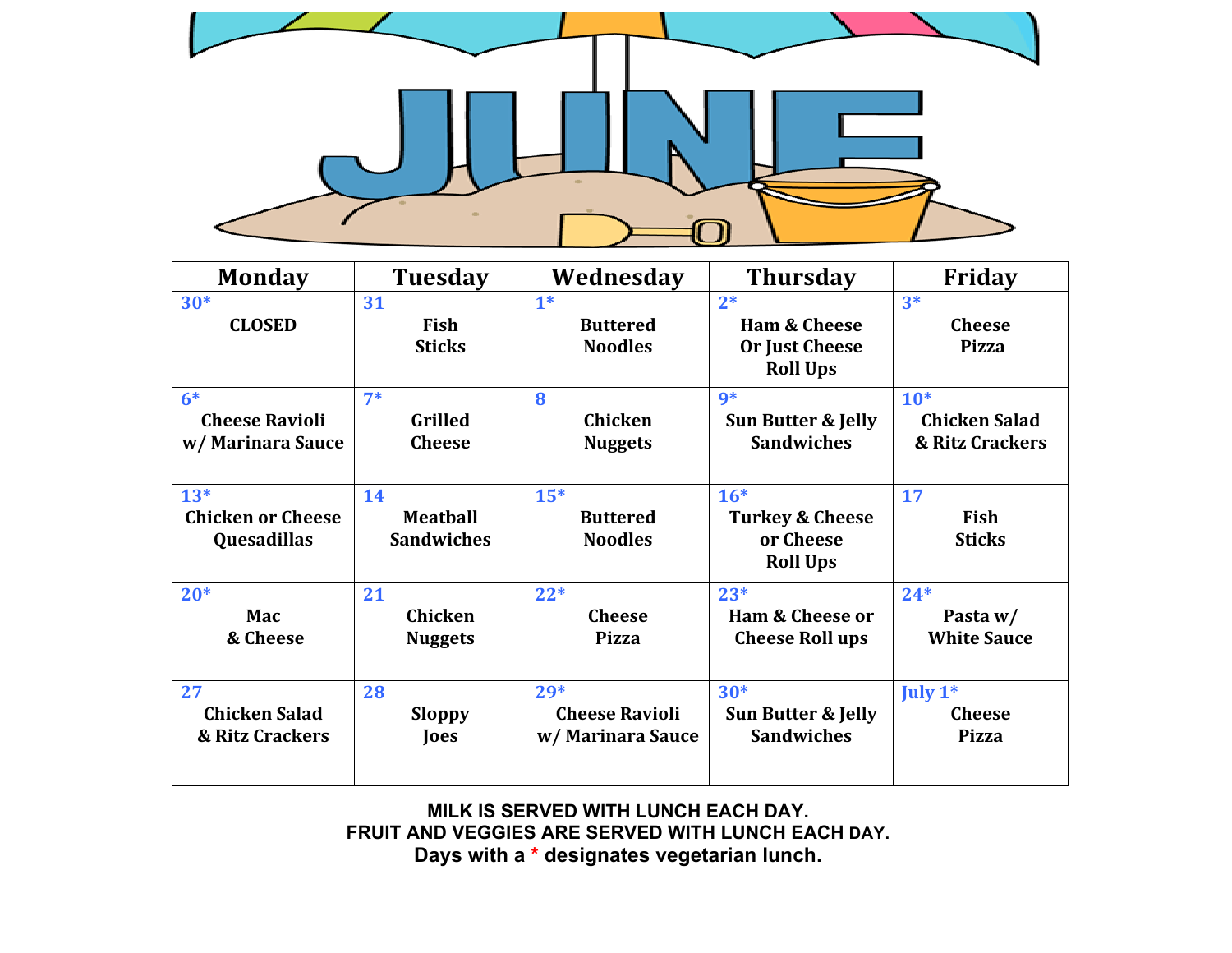

As the school year quickly draws to an end we'd like to thank all of our wonderful families for entrusting your precious children to us. We have seen tremendous growth and development in each and every one of them! We will miss those that are moving on and look forward to sharing in the beginning education of those staying on through next school year.



## **Congratulations Kindergarten Graduates!**

## **Special congratulations to our graduating Kindergarten class of 2022:**

- **Everett**
- **Rylie C**
- **Vincenzo**
- **Caroline**
- **Ellie**
- **Eve**
- **Morgan**
- **Avalon**
- **Callie**
- **Elise**
- **Raymond**
- **Riley P. Henry**
- **Connor**
- **Preston**
- **Elsey**

They will be officially graduating in the barn on Wednesday, June 8, 2022 at 10:00 a.m. We're so proud of each and every one of them!

**Now its ...on to First Grade!**